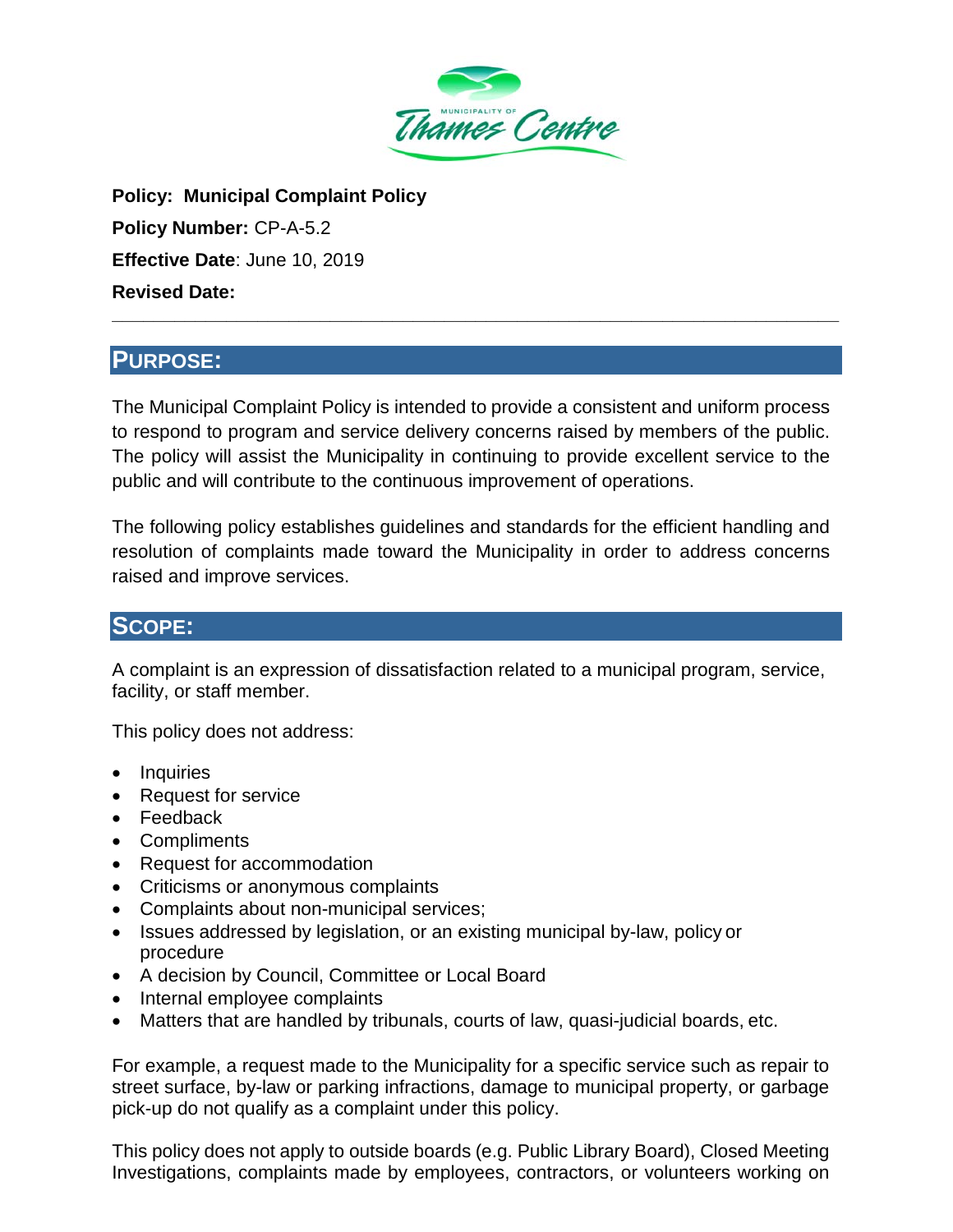Policy No. CP-A-5.2 Page 2

behalf of the Municipality, or complaints about members of Council.

### **TYPES OF COMPLAINTS:**

#### **Informal Complaints**

It is encouraged that individuals and municipal staff work to resolve issues or concerns before they become formal complaints. Informal complaints may be made in person, by phone, letter or email.

It is the responsibility of municipal staff to attempt to resolve issues or concerns before they become formal complaints and identify opportunities to improve municipal services.

#### **Formal Complaints**

A formal complaint is generated when an informal resolution cannot be successfully achieved. This will result in a file generated, investigation, and decision. Appendix A of this policy is the formal Municipal Complaint Form.

### **FORMAL COMPLAINT PROCEDURE**

#### **Filing a Complaint**

The complainant must fill out a complaint form (attached as Appendix A) which shall include the following information:

- Contact details of the complainant
- Type of complaint
- Details of the complaint (location, employee involved, resolution requested, enclosures, date complaint submitted)
- Signature and date

Anonymous complaints will not be accepted.

#### **Acknowledgement**

Formal complaints shall be forwarded to the appropriate Department Head or designate to investigate.

The Department Head or designate shall acknowledge receipt of the complaint in writing within seven (7) calendar days.

#### **Investigation**

The Department Head or designate will assess if the complaint falls within this policy and review the issues identified by the complainant and in doing so may:

● Review relevant municipal and provincial legislation;